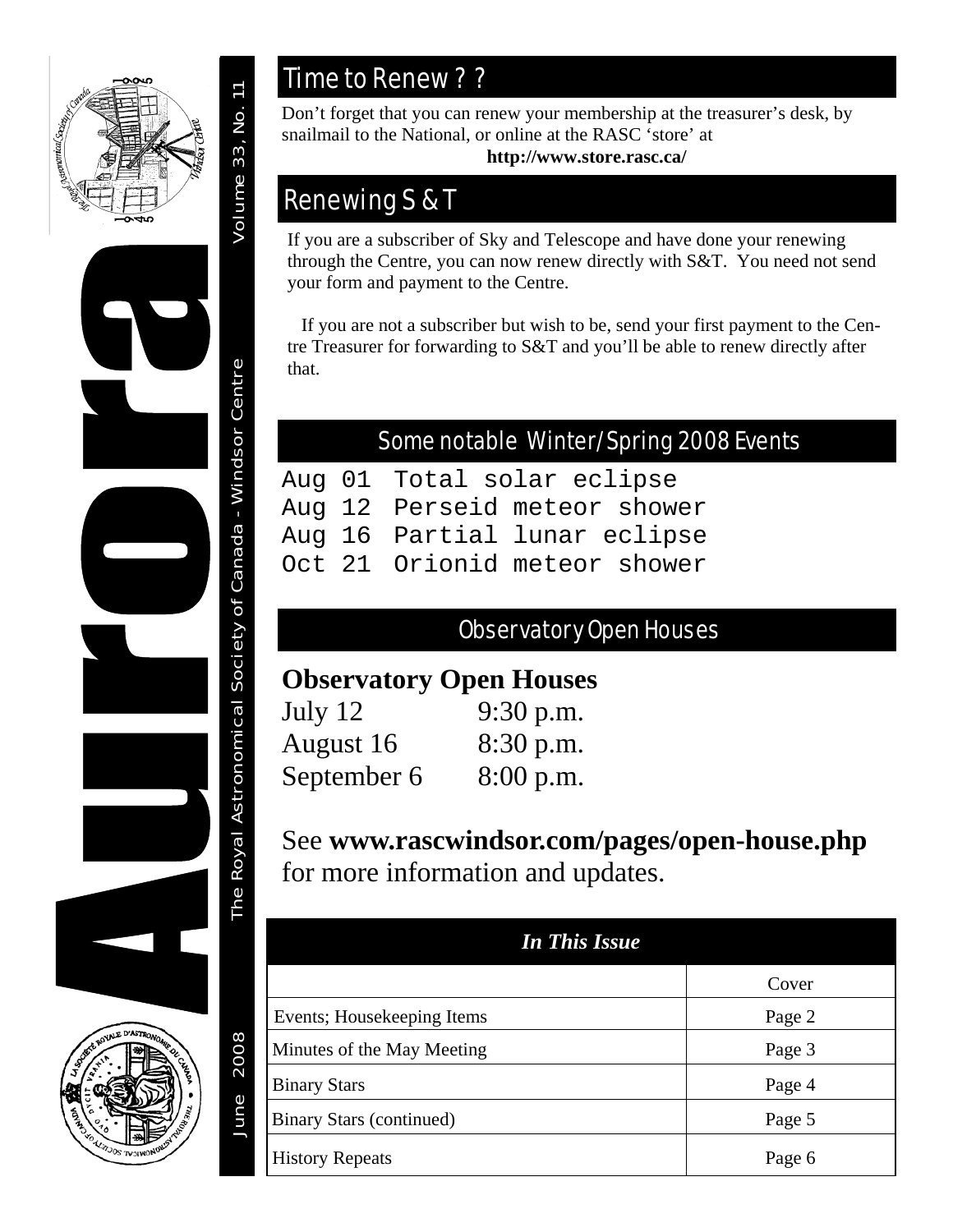## Calendar of Events

## **NOTE the NEW STARTING TIME**

### *Our next meeting…*

September 16th , 2008 **7:30 p.m.** at K of C Maidstone Recreation Centre 10720 County Road 34 (Old Hiway 3)

**September 20th Garage Sale** 

**= = = = = = = = = = = = = = = = = = = = October 14th Council Meeting** 

### A Little Fund Raising

Got any Canadian Tire money lying around that you'd like to get rid of?

Why not donate them to the Centre?

 To date we've collected more than \$100 and of that, about \$65.00 has been spent on trees planted on the grounds, oil and gas for cutting the grass, chain lube for the dome, some bug spray and even a kettle for you tea, coffee and hot chocolate drinkers.

 Bring them along to any meeting and drop them off at the treasurer's table, and they will be put to good use.



### Submissions

Aurora is published monthly except for August. The October, December, February, April and June issues are full newsletters (usually 6 pages) with a number of member submitted articles. The November, January, March, May and July issues are short flyers (2 pages) with one short article. September is a dual issue with the full 6 page newsletter mailed just **before** the meeting and a flyer available **at** the meeting. Submitted articles can be of any length from a paragraph to multiple pages. I can scan pictures and/or diagrams (both prints and film) to support your article and the originals will be returned to you. Submission deadline is the 1st of the month.

Editor: Ken Garber Email: kgarber@cogeco.ca Ass't: Dan Anzovino Email: danzovino@sympatico.ca

#### **Hallam Observatory Site**

**Directions:** The map above shows the Comber area and it includes the major highways (401, 77, 8 and 46) that are in the area of the observatory.

The most direct route from Windsor is "highlighted" on the map which is to take 401 East to Highway 77 South to South Middle Road. While on South Middle Road you go about 1 kilometer and just after the barely discernable point where Concession 9 joins it you will find the observatory site on the South side of the road.

If you hit the Rochester Townline Road (i.e. you come to a stop sign and have to turn left or right) you have gone too far.

### Membership

The Windsor Centre of The Royal Astronomical Society of Canada meets on the 3rd Tuesday of every month (except July and August) at the K of C Maidstone Recreation Centre. In addition to regular meetings the centre hosts a number of observing nights, a picnic and a December social. Members receive a copy of the Observer's Handbook, a subscription to SkyNews magazine and access to the Centre's library and telescopes. And optionally (at extra cost) the RASC Journal (in print form—Online is free).

Annual Membership Fees: Please see the RASC website at **www.rasc.ca** for current rates

Contact Ken Garber at (519) 966-3478 or visit our website at: http://www.rascwindsor.com for more information.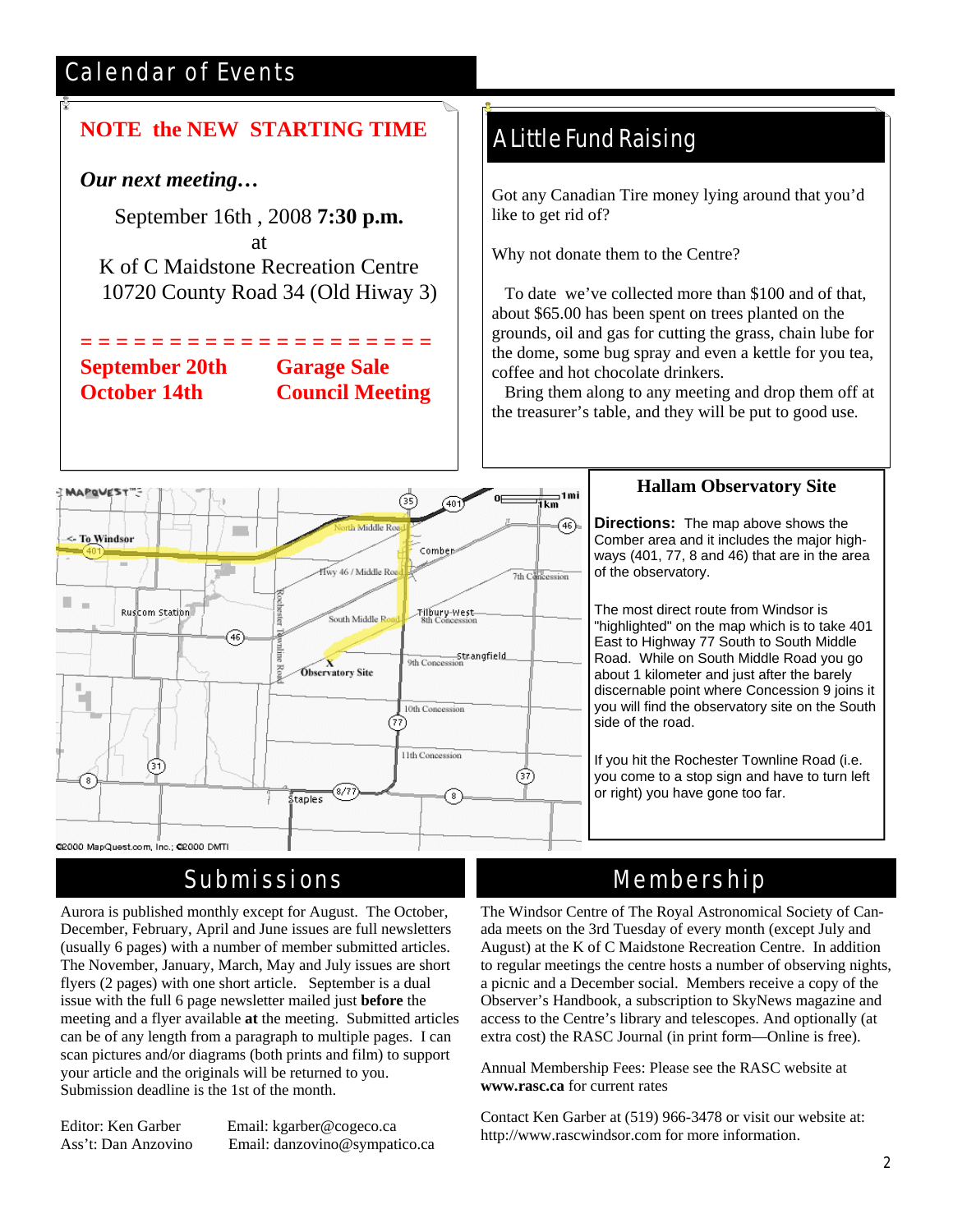# MEETING MINUTES May 20th, 2008 as compiled by Dave Panton

#### **Chaired by Dr. Pierre Boulos**

The minutes from the April meeting were read. Tina Chichkan made the motion to accept them, Joady Ulrich seconded and the motion carried. Pierre made special mention and thanks to all those who assisted at the "Earth Day" event at Mic Mac Park.

#### **Main Presentation:**

#### **"Nightfall" by Harry Brydon**

Referring to the science fiction novel by Isaac Isamov Harry presented a theme of the human animal's natural fear of the dark. Now we are able to provide light nearly everywhere at all times will there be total panic when energy reserves are depleted and darkness at night returns? Harry encouraged energy conservation at all levels to help extend our planets resources.

#### **Earthquake Disaster in China:**

Walter Jin spoke of the need for help and encouraged members to contribute via The Windsor Chinese Association.

#### **Coffee Break and 50/50 Draw**

Refreshments were set up by Tom Sobocan. The 50/50 draw was won by Steve Mastellotto. Steve donated his winnings to Windsor Centre.

Pierre asked members to share astronomy related experiences of all kinds by speaking about them at meetings. Speakers are always needed and welcome. He repeated his concern for the need to fill two open positions. Windsor Centre needs a National Representative and also a Director of Public Education. Are there any volunteers?

#### **Reports**

**Secretary: David Panton**  Nil report

#### **Treasurer: Ken Garber**

Ken reported our current bank balance is \$3499.51 and there are 99 paid up members.

#### **Newsletter Editor: Ken Garber**

 Ken has an article for the June newsletter. He can easily make it larger if more are received.

#### **Librarian: Rick Marian**

Nothing new to report.

#### **Public Education Director: Open Position**

Joady Ulrich did a presentation at a church in Sarnia. Steve Pellarin has a couple of guide groups interested in an astronomy presentation. Randy Groundwater has two classes of grade nines interested in an similar presentation.

Earth Day was the main event in May. The public turnout was good. Al DesRosiers and Susan Sawyer-Beaulieu both had solar telescopes set up to view an unfortunately spotless Sun. Lots of RASC flyers were distributed and the left over flyers to be stored at Hallam. Mike Mastronardi suggested our displays are showing the signs of age and should be reworked or replaced. A suggestion was made to feature photos taken by members rather than the usual standard images. Perhaps a "Year Book of Hallam Astrophotos" would be useful. A suggestion to put Hallam observatory onto the Essex County Website was discussed with reservations concerning too much publicity may overwhelm our facilities. Our Trillium Grant mandate includes public education so that too is a consideration.

#### **Public Relations: Tina Chichkan**

Tina is organizing the annual picnic at our observatory. The event is set for June 14 2008 setup starting at 6:00 p.m. Meat and buns are c/o Windsor Centre. She asked participants to bring a side dish, and a lawn chair. Some games for children will be supplied, more are welcome. A swap table for astronomical equipment was suggested.

#### **Light Pollution Abatement: Dan Taylor**

A photo by Ken Garber showed typical wasted light at Howard Avenue and Memorial Drive where a bright ground mounted light is shining brightly up a tree. Dan gave a LPA presentation to about 20 people at Point Pelee. In LaSalle an environmental group is questioning the wisdom of building a huge new big box retail complex near the Ojibway Nature Centre. A positive development in Windsor is the implementation of a "light mentoring program" sponsored by City Hall to encourage sensible lighting. On a less positive note, Dan reported the gross lighting at the Big 3 used car lot was originally approved by Windsor City councilors under a deviation from normal standards. Steve Pellarin asked if the City has approved Caesars "Jumbotron" light screens.

#### **RASC Annual General Assembly in Toronto:**

Mike Mastronardi plans to attend the 3 day event in June. Steve Mastellotto suggested he take proxies from Windsor Centre Members and use them to vote on our behalf.

#### **Observatory Director: Peter Bondy**

Peter was absent. Steve Mastellotto reported considerable work was being done on the C14 mount at the observatory to reduce its pointing and periodic errors.

#### **Membership Chair Person: Paul Pratt**

Paul expects common interests between our group and the Friends of Point Pelee may result in Windsor Centre gaining some new members.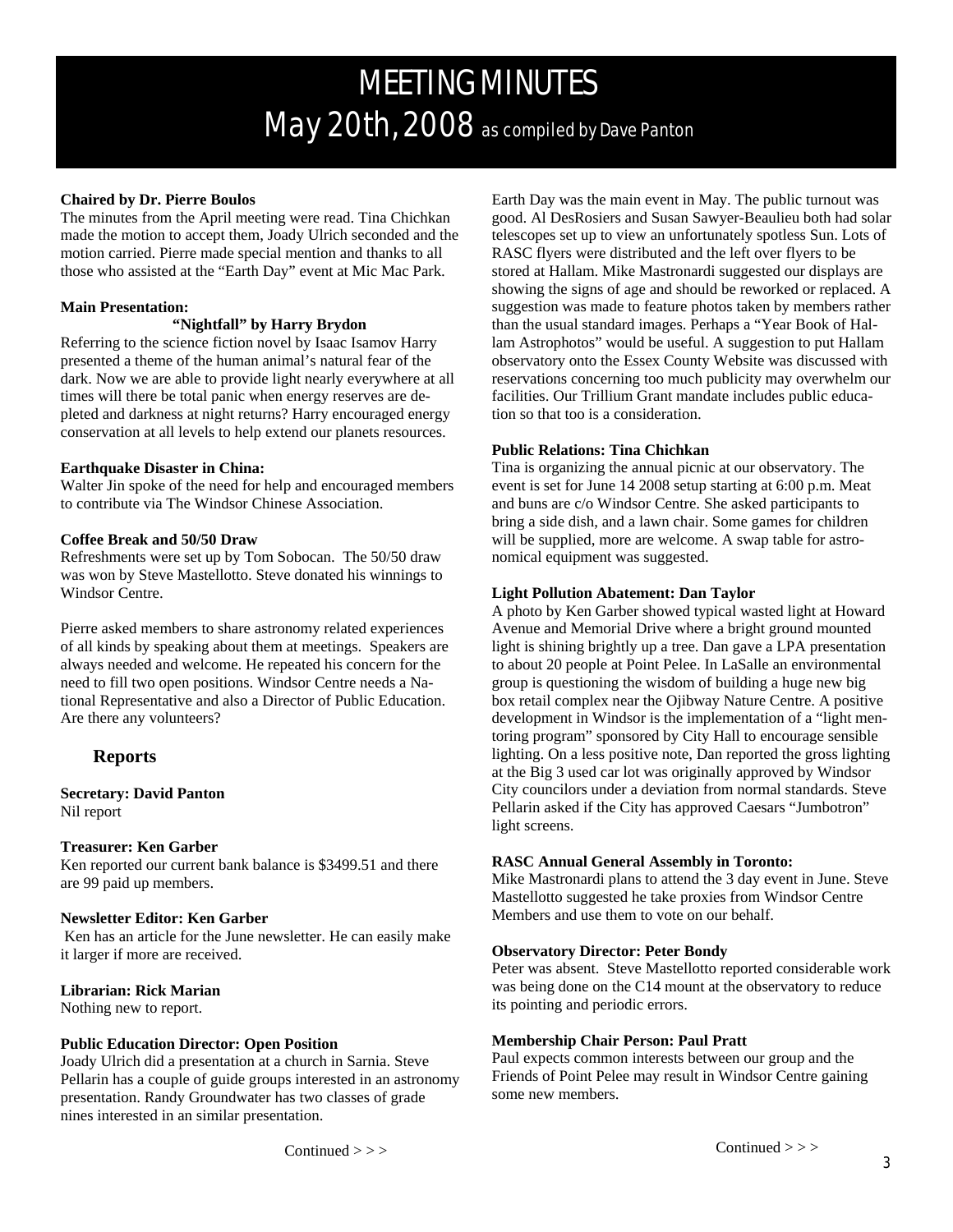## **MEETING MINUTES** continued

#### **Fund Raising: Al DesRosiers**

Al has generously taken on the task of organizing a garage sale at his 149 Lesperance Road home on September 20th. Windsor Centre's expenses exceed our current revenue so this event is very important and help from all is requested. Donating saleable items is a great way to assist. Volunteers will be needed to help prepare for the big day and on sale day His home is on a high traffic road and prior fund raising sales at his home for other groups were successes. Publicity will include community notes on AM 800, CBC 1550 and cable 11 .

#### **Director of Observing for May: Juliana Grigorescu**

Juliana distributed observer's guides for May and suggested taping them to member's refrigerators. She reminded us that astronomy is really about ourselves and observing the beauty of our night skies. The main events at this time are many. Mercury, high in the West in the evening is a great sight. Gorgeous Saturn is being lost in the West and its rings are slowly tipping edge on from our view. Big Jupiter is emerging as a morning sight. She displayed some of her first prime focus astrophotos taken with her camera at prime focus in the C14 during the May open house.

She noted a variety of Messier objects, double stars and NGC objects of interest at this time of year. An easy "object" is the International Space Station now large enough to be seen in some detail through 10x50 binoculars.

The major coming event in astronomy is the pending landing of Mars by the Phoenix Lander from the Messenger Space Craft. It is expected to land near the North Pole of Mars on May 25th. The event will be broadcast live that evening for all to watch on TV. Additional detail is available on the NASA website and Space Science News. Its prime purpose is to search for water and signs of life.

Steve Pelarin followed, showing a variety of exotic photographs from the Hubble space craft and other sources.

Pierre thanked both Juliana and Steve and adjourned the meeting at 10:25 p.m.

David J. Panton Recording Secretary

## **Binary Stars with Juliana Grigorescu**

#### **How are binary stars formed?**

The fraction of binary/multiple stars is very high, but we cannot tell for sure. Of the stars nearest to the Sun, about half are known to be in multiple systems (Alpha Centauri A and B and Proxima Centauri is a good example of a multiple system). A binary/multiple star system emerges out of a cloud of gaseous material collapsing and forming more than a single star at the same time in a small proximity. This type of a collapsing event does not necessarily form only two stars -- it can form more than two, but it all depends on their unique environment in which stars form. One by one the stars free themselves from the group. Two stars is the most stable configuration. Also it is most unlikely for a single star to capture another star in a typical stellar space. When two stars encounter, they tend to swing by each other and almost never captures one to another by their own gravitational field.

#### **Use of binary stars.**

When two stars are close together, they effect each other in many ways, and we can learn a lot from those effects. For example, two stars close together exert a gravitational pull on each other changing the way they move. By measuring their movements very carefully we can often figure out how much material is in each star - how heavy it is. We use Newton's gravitational law in doing that.



#### **Classification:**

We can detect them visually, simply 2 stars together, almost in the same spot in the sky.

Two stars could be together in the sky by chance, projected in the same spot of the sky with no physical connection or they can have a physical connection. The first ones are visual double stars and the second ones are true binaries.

Binaries are sometimes so close together that we can only detect them by using a spectrograph. These stars are called spectroscopic binaries and are detected when a spectrum is seen to contain two sets of lines which move slightly relative to each other, in step with the two stars movement about their common center of gravity. If we are roughly in the plane of the binary orbit, we will see the first one set of lines slightly blue-shifted and the other slightly red-shifted (as one star moves towards us and the other away) and then the opposite effect (after another 180 degrees of mutual revolution). If the two stars are similar the two sets of lines will be similar, but if the stars are quite different the lines will be too.

Continued  $>>$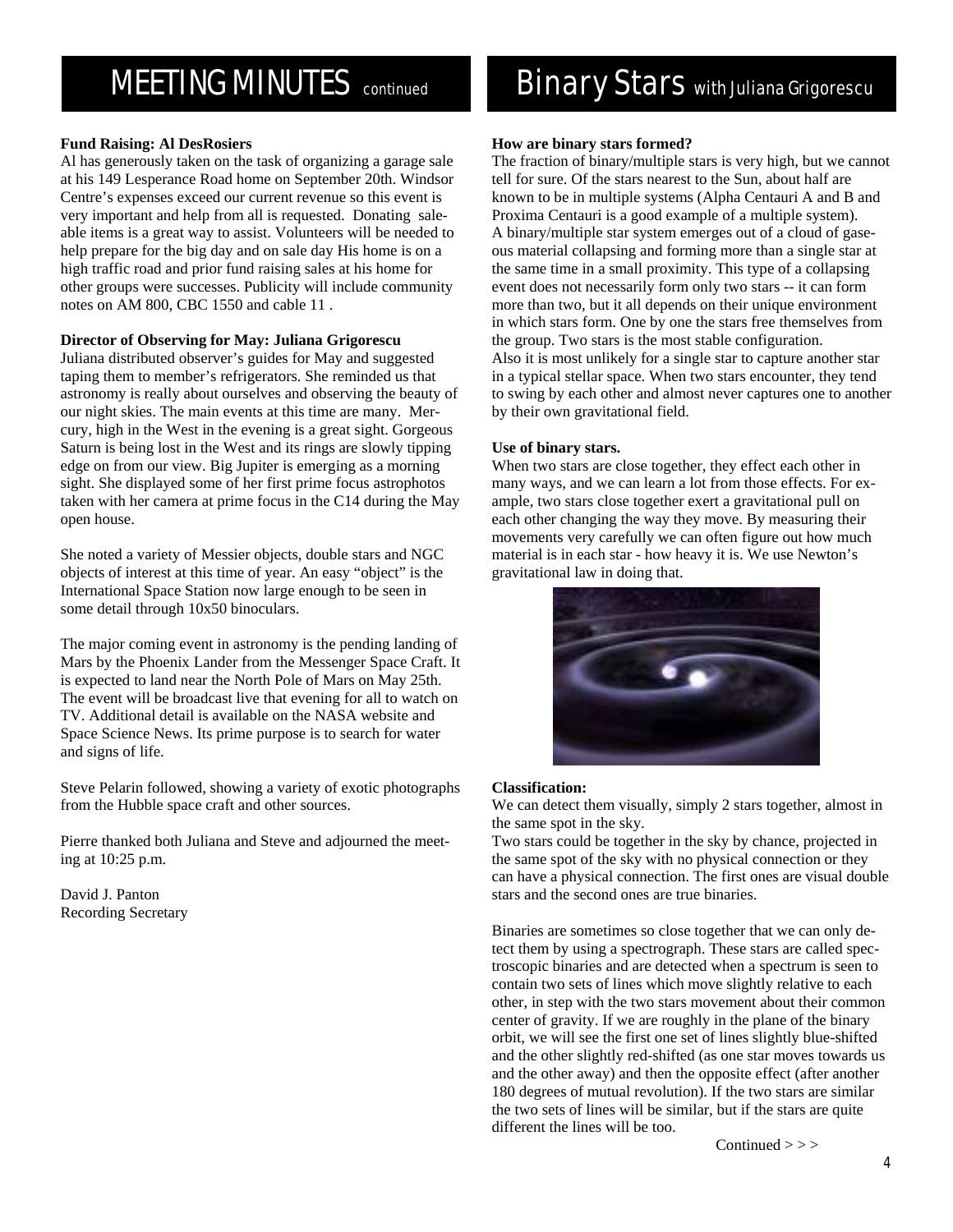Eclipsing binaries are stars that revolve around their center of mass eclipsing each other periodically. Usually they can be seen as one variable star.

#### **Observing binaries.**

The main interest in amateurs who view double stars is to learn to see doubles that

are real close together. The separation is measured in terms of angular distances, being segments of a circle or arc called arc minutes and arc seconds. An arc minute ( ' ) is one-sixtieth of a degree while an arc second ( " ) is one-sixtieth of an arc minute. Another fascinating aspect of viewing double stars is observing the colour contrast between the two stars. Astronomers know that the colour of the surface of a star is a good estimation of the surface temperature of a star. Temperatures range from 3000 to 3500 degrees Kelvin for red stars to 11,000 to 70,000 degrees for blue/white stars. To get a star's true colour one needs to use spectroscopic equipment.

Estimating temperatures by visual colours seen through a telescope, however, is inexact at best. Many factors influence what we perceive the colour of a star to be. The most important factor is that each person's eyes are different and see shades of colours differently. Also the colour of one star may affect what we see as the colour of the double.

#### **Famous Binaries:**

There are a number of binaries that are well known in our astronomical community (VIP's):

Mizar (Zeta Ursa Majoris) shows itself to be a fine white star with a companion also white. It was the first double star discovered (in 1650 by Riccioli). It was also the first double star to be photographed. Bond took a picture of it 200 years later in 1857. Mizar is paired, though not physically with another naked eye star just 11' 48" away, Alcor. They are visual doubles. As a pair they give a test of good eyesight. They reside the middle of the handle of the asterism called the "Big Dipper" or "Plow". It is nice observing Mizar and its companion and Alcor in the same field at 70X.

Another famous one is Albireo (Beta Cygni), which consists of two stars orbiting around each other every 7,300 years at a mean distance of about 400 billion miles (650 billion km) – see picture below.



Algol ( Beta Perseus) is a system of a blue spectral class B8 star with a diameter of 3 solar diameters and a red-yellow spectral class K2 star of about 3.5 solar diameters, in very close orbit around each other .



Sirius (Alpha Canis Maj.) is a famous double system with its companion Sirius 2 a white dwarf.



If you are interested in observing binaries using a medium telescope here are some good ones:

**Gamma Andromadae,** mag. 2.2, 5.,

 orange, blue, angular separation 9.8" – actually a triple **Iota Trianguli,** mag. 5.3, 6.9 yellow, blue 3.9" **Beta Orionis (Rigel),** mag. 0.2, 6.7 blue, white 9.2" **Alpha Gem. (Castor),** mag. 1.9, 2.9 blue, white 3.0" – actually a multiple system **Iota Cancri,** mag. 4.0, 6.6, yellow, blue 30.4" **Gamma Virginis** mag., 3.5, 3.5 yellow, yellow 3.0"

#### Doubl**e –**

.

**Double Epsilon 1 Lyrae,** mag. 5.0, 6.1 white, white 2.6" **Epsilon 2 Lyrae,** mag. 5.2, 5.5 white, white 2.4"

The list goes on and on….

Check a good double stars (Binaries) list over the Internet and ..

..enjoy seeing double!